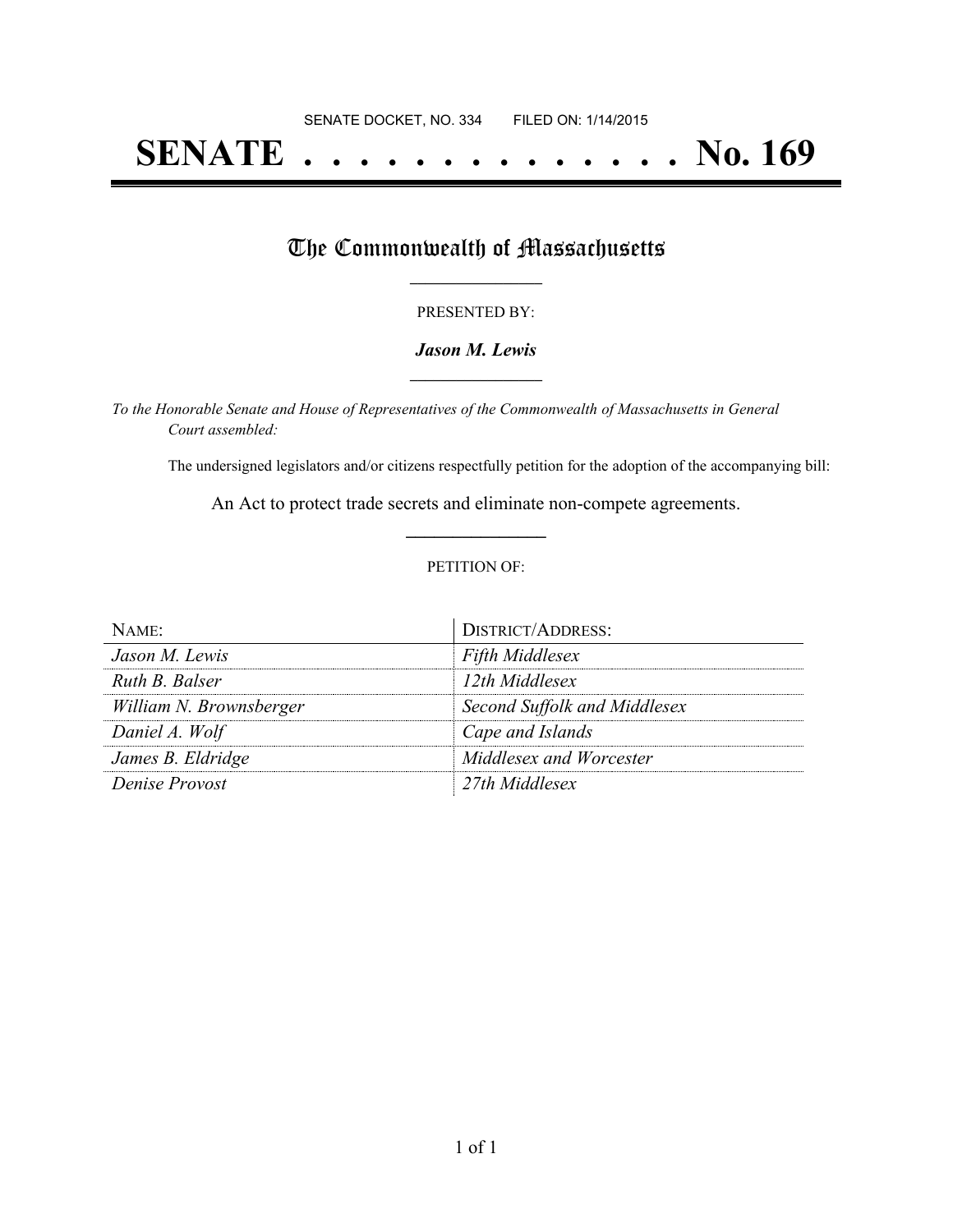## SENATE DOCKET, NO. 334 FILED ON: 1/14/2015 **SENATE . . . . . . . . . . . . . . No. 169**

By Mr. Lewis, a petition (accompanied by bill, Senate, No. 169) of Jason M. Lewis, Ruth B. Balser, William N. Brownsberger, Daniel A. Wolf and other members of the General Court for legislation to protect trade secrets and eliminate non-compete agreements. Consumer Protection and Professional Licensure.

## The Commonwealth of Massachusetts

**In the One Hundred and Eighty-Ninth General Court (2015-2016) \_\_\_\_\_\_\_\_\_\_\_\_\_\_\_**

**\_\_\_\_\_\_\_\_\_\_\_\_\_\_\_**

An Act to protect trade secrets and eliminate non-compete agreements.

Be it enacted by the Senate and House of Representatives in General Court assembled, and by the authority *of the same, as follows:*

### 1 SECTION 1. The Massachusetts General Laws, as appearing in the 2014 Official Edition,

- 2 are hereby amended by inserting after chapter 93K the following new chapter:-
- 3 Chapter 93L.
- 4 UNIFORM TRADE SECRETS ACT

5 Section 1. This chapter shall be known and may be cited as the Uniform Trade Secrets

- 6 Act.
- 7 Section 2. As used in this chapter the following words, shall unless the context clearly
- 8 requires otherwise, have the following meanings: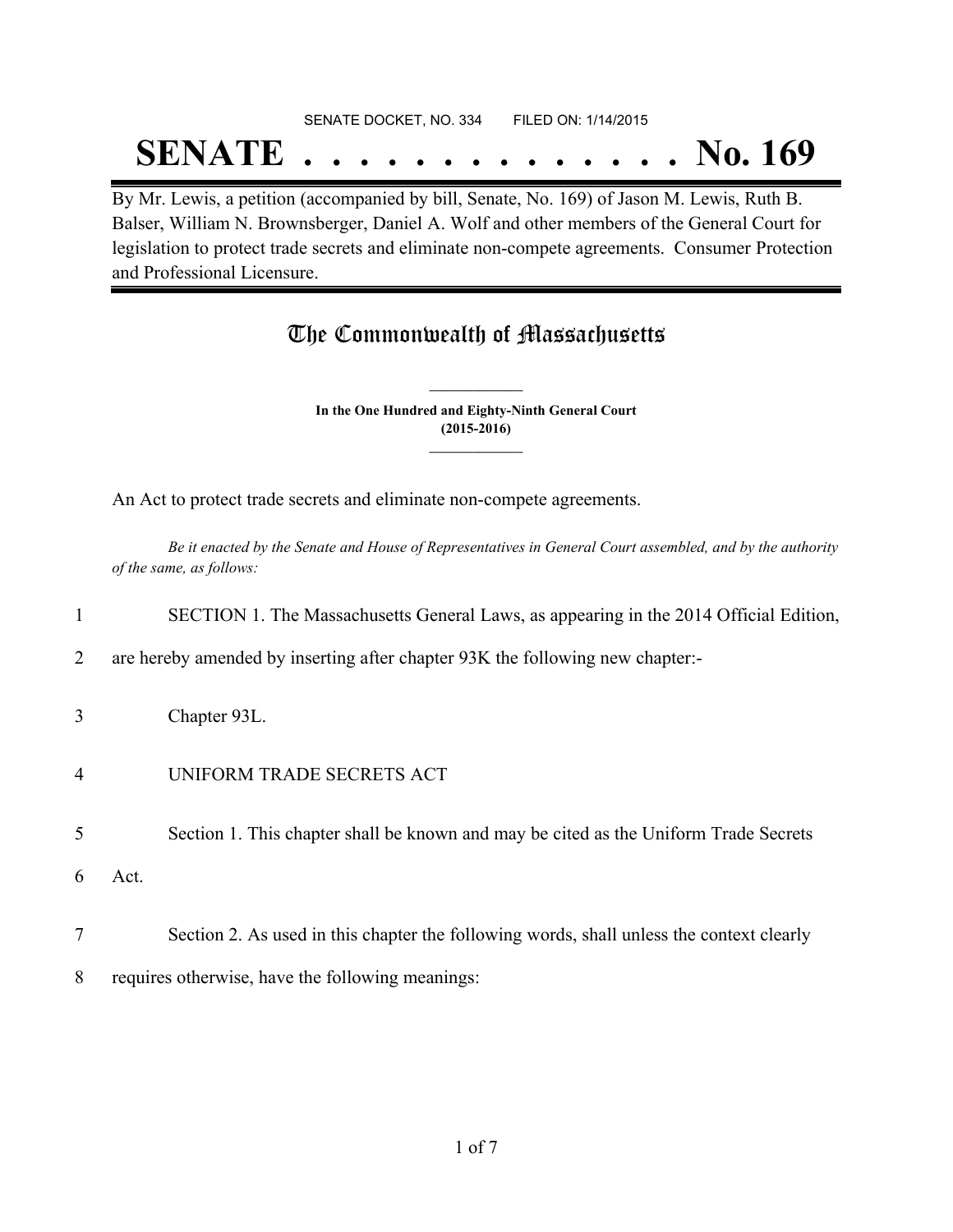| 9  | (1) "Improper means", includes, without limitation, theft, bribery, misrepresentation, or           |
|----|-----------------------------------------------------------------------------------------------------|
| 10 | breach or inducement of a breach of a confidential relationship or other duty to limit acquisition, |
| 11 | disclosure or use of information;                                                                   |
| 12 | (2) "Misappropriation",                                                                             |
| 13 | (i) acquisition of a trade secret of another by a person who knows or who has reason to             |
| 14 | know that the trade secret was acquired by improper means; or                                       |
| 15 | (ii) disclosure or use of a trade secret of another without that person's express or implied        |
| 16 | consent by a person who                                                                             |
| 17 | (A) used improper means to acquire knowledge of the trade secret or                                 |
| 18 | (B) at the time of his disclosure or use, knew or had reason to know that his knowledge of          |
| 19 | the trade secret was                                                                                |
| 20 | [I] derived from or through a person who had utilized improper means to acquire it;                 |
| 21 | [II] acquired under circumstances giving rise to a duty to limit its acquisition, disclosure        |
| 22 | or use; or                                                                                          |
| 23 | [III] derived from or through a person who owed a duty to the person seeking relief to              |
| 24 | limit its acquisition, disclosure or use; or                                                        |
| 25 | (C) before a material change of his or her position, knew or had reason to know that it             |
| 26 | was a trade secret and that knowledge of it had been acquired by accident or mistake.               |

of 7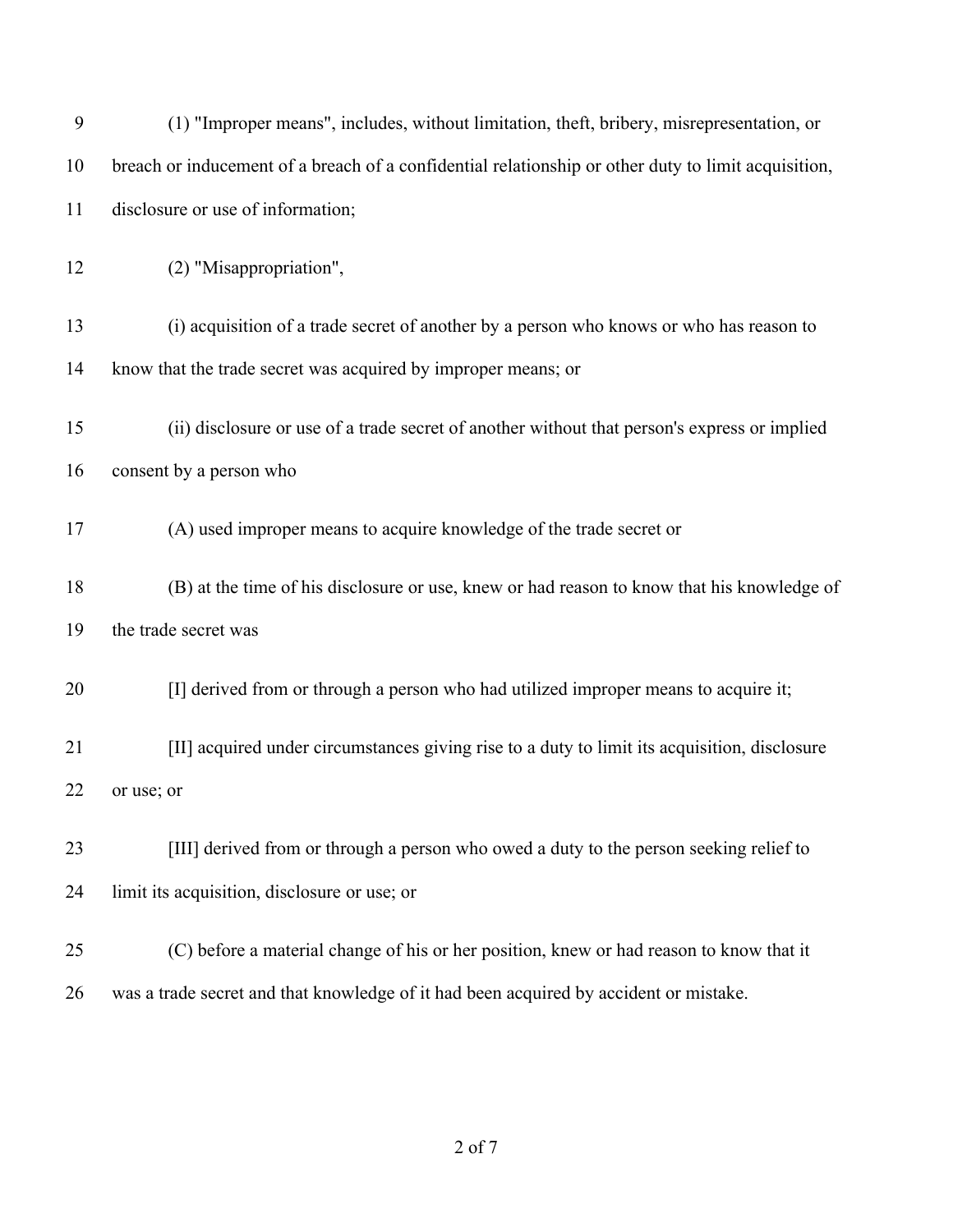(3) "Person", a natural person, corporation, business trust, estate, trust, partnership, association, joint venture, government, governmental subdivision or agency, or any other legal or commercial entity.

 (4) "Trade secret", specified or specifiable information, whether or not fixed in tangible form or embodied in any tangible thing, including but not limited to a formula, pattern, compilation, program, device, method, technique, process, business strategy, or scientific,

technical, financial or customer data that

 [i] at the time of alleged misappropriation, derived economic value, actual or potential, from not being generally known to, and not being readily ascertainable by proper means by, others who might obtain economic value from its acquisition, disclosure or use; and

 [ii] has at all times been the subject of efforts that are reasonable under the circumstances to give notice that it should not be and to ensure that it is not acquired, disclosed or used without the consent of the person asserting ownership thereof, or such person's predecessor in interest.

 Section 3. (a) Actual or threatened misappropriation may be enjoined upon equity principles, including a showing that specific information qualifying as a trade secret has been or is threatened to be misappropriated. No injunction shall issue with respect to a trade secret unless the trade secret is specified with sufficient particularity so as to enable, reasonably under the circumstances, the respondent to prepare a reasonable defense. Upon application to the court, an injunction shall be terminated when the trade secret has ceased to exist, but the injunction may be continued for an additional reasonable period of time in order to eliminate commercial advantage that otherwise would be derived from misappropriation.

of 7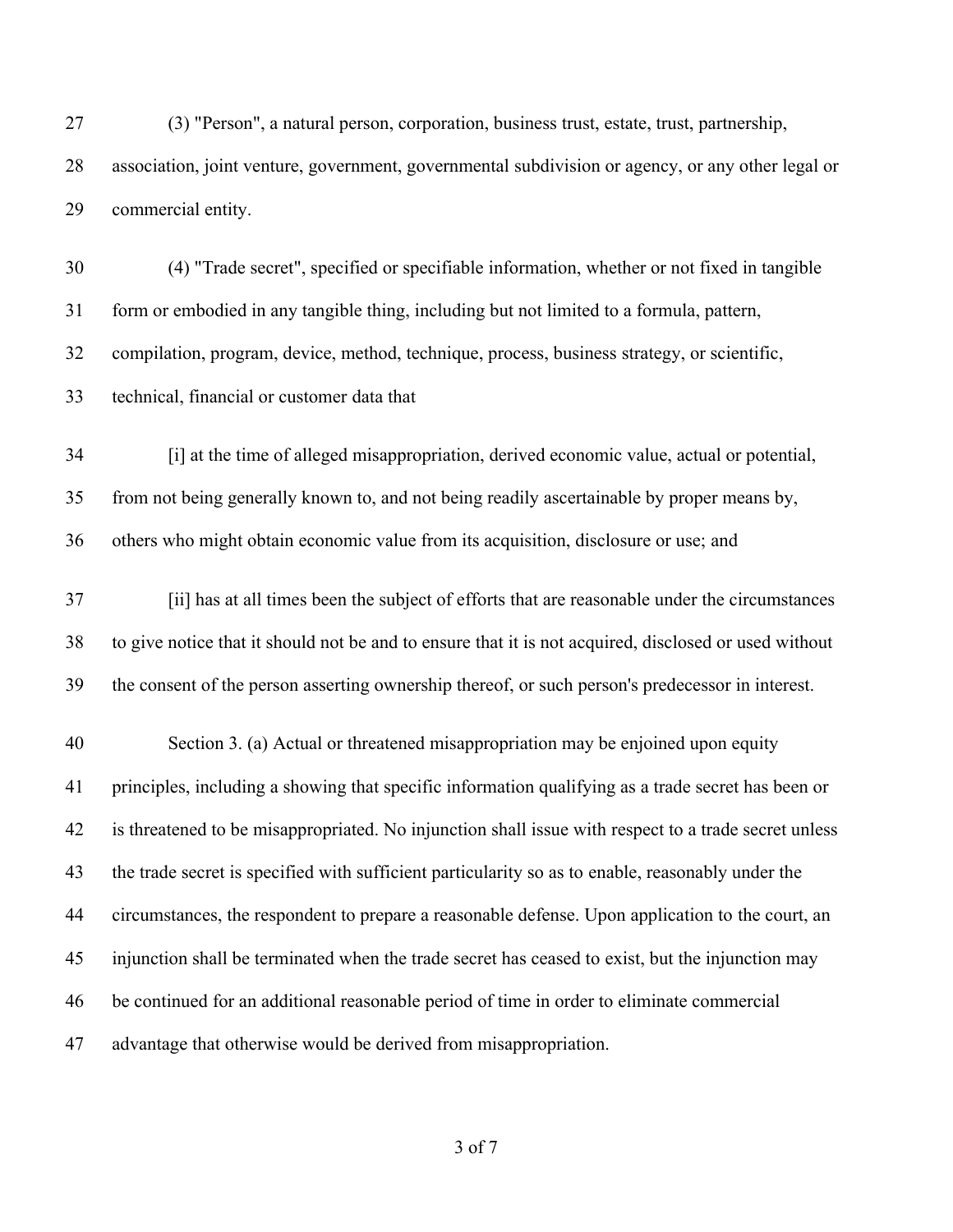(b) In exceptional circumstances, an injunction may condition future use upon payment of a reasonable royalty for no longer than the period of time for which use could have been prohibited. Exceptional circumstances include, but are not limited to, a material and prejudicial change of position prior to acquiring knowledge or reason to know of misappropriation that renders a prohibitive injunction inequitable.

 (c) In appropriate circumstances, affirmative acts to protect a trade secret may be compelled by court order.

 Section 4. (a) Except to the extent that a material and prejudicial change of position prior to acquiring knowledge or reason to know of misappropriation renders a monetary recovery inequitable, a complainant is entitled to recover damages for misappropriation of specific information qualifying as a trade secret. Damages can include both the actual loss caused by misappropriation and the unjust enrichment caused by misappropriation that is not taken into account in computing actual loss. In lieu of damages measured by any other methods, the damages caused by misappropriation may be measured by the imposition of liability for a reasonable royalty for a misappropriator's unauthorized disclosure or use of a trade secret.

- (b) If willful and malicious misappropriation exists, the court may award exemplary damages in an amount not exceeding twice any award made under subsection (a).
- Section 5. The court may award reasonable attorney's fees to the prevailing party if: (i) a claim of misappropriation is made or defended in bad faith, (ii) a motion to enter or to terminate an injunction is made or resisted in bad faith, or (iii) willful and malicious misappropriation exists. In considering such an award, the court may take into account the claimant's specification of trade secrets and the proof that such alleged trade secrets were misappropriated.
	- of 7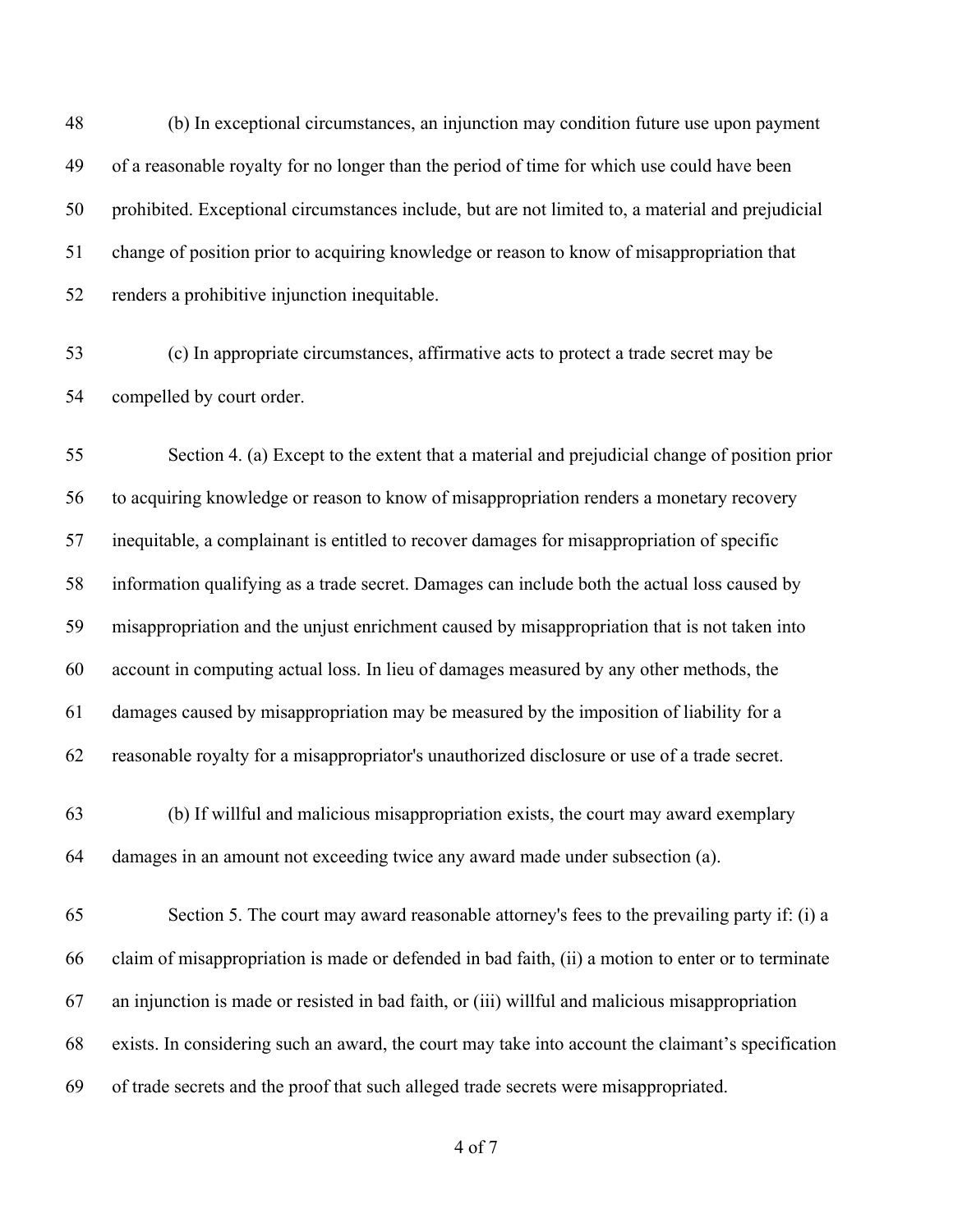| 70 | Section 6. (a) In an action under this chapter, a court shall preserve the secrecy of an           |
|----|----------------------------------------------------------------------------------------------------|
| 71 | alleged trade secret by reasonable means, which may include granting protective orders in          |
| 72 | connection with discovery proceedings, holding in-camera hearings, sealing the records of the      |
| 73 | action, and ordering any person involved in the litigation not to disclose an alleged trade secret |
| 74 | without prior court approval.                                                                      |
| 75 | (b) In an action under this chapter, averments of trade secrets and misappropriation               |
| 76 | thereof shall be stated with particularity.                                                        |
| 77 | Section 7. An action for misappropriation shall be brought within 3 years after the                |
| 78 | misappropriation is discovered or by the exercise of reasonable diligence should have been         |
| 79 | discovered. For the purposes of this section, a continuing misappropriation constitutes a single   |
| 80 | claim.                                                                                             |
| 81 | Section 8. (a) Except as provided in subsection (b), this chapter shall supersede any              |
| 82 | conflicting laws of the commonwealth providing civil remedies for the misappropriation of a        |
| 83 | trade secret.                                                                                      |
| 84 | (b) This chapter shall not affect:                                                                 |
| 85 | (1) contractual remedies, provided that, to the extent such remedies are based on or               |
| 86 | justified by confidentiality of information, such confidentiality shall be determined according to |
| 87 | the definition of trade secret in this chapter;                                                    |
| 88 | (2) remedies based on submissions to governmental units;                                           |
| 89 | (3) other civil remedies to the extent that they are not based upon misappropriation of a          |
| 90 | trade secret; or                                                                                   |

of 7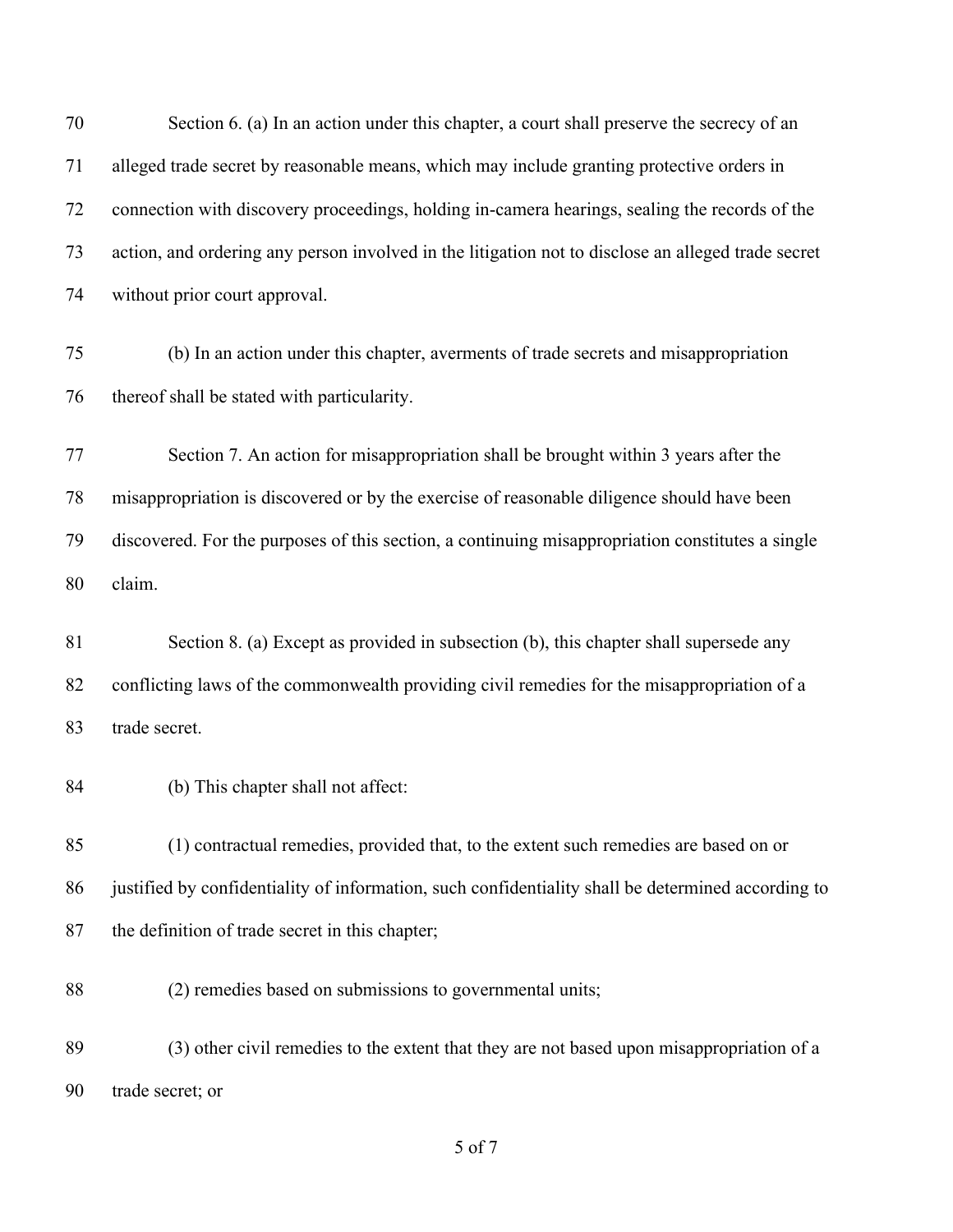(4) criminal remedies, whether or not based upon misappropriation of a trade secret.

 Section 9. This chapter shall be applied and construed to effectuate its general purpose to make uniform the law with respect to the subject of this chapter among states enacting it.

 Section 10. This chapter shall not apply to misappropriation occurring prior to the effective date. With respect to a continuing misappropriation that began prior to the effective date, the chapter shall not apply to the continuing misappropriation that occurs after the effective date.

 Section 11. Any written or oral contract or agreement arising out of an employment or independent contractor relationship that prohibits, impairs, restrains, restricts, or places any condition on, a person's ability to seek, engage in or accept any type of employment or independent contractor work, for any period of time after an employment or independent contractor relationship has ended, shall be void and unenforceable with respect to that restriction. This section shall not render void or unenforceable the remainder of the contract or agreement. Nor shall this section affect (i) covenants not to solicit or hire employees or independent contractors of the employer; (ii) covenants not to solicit or transact business with customers of the employer; (iii) non-disclosure agreements; (iv) noncompetition agreements made in connection with the sale of a business or substantially all of the assets of a business, when the party restricted by the noncompetition agreement is an owner of at least a 10 per cent interest of the business who received significant consideration for the sale; (v) noncompetition agreements outside of an employment relationship; (vi) forfeiture agreements; or (vii) agreements by which an employee agrees to not reapply for employment to the same employer after termination of the employee.